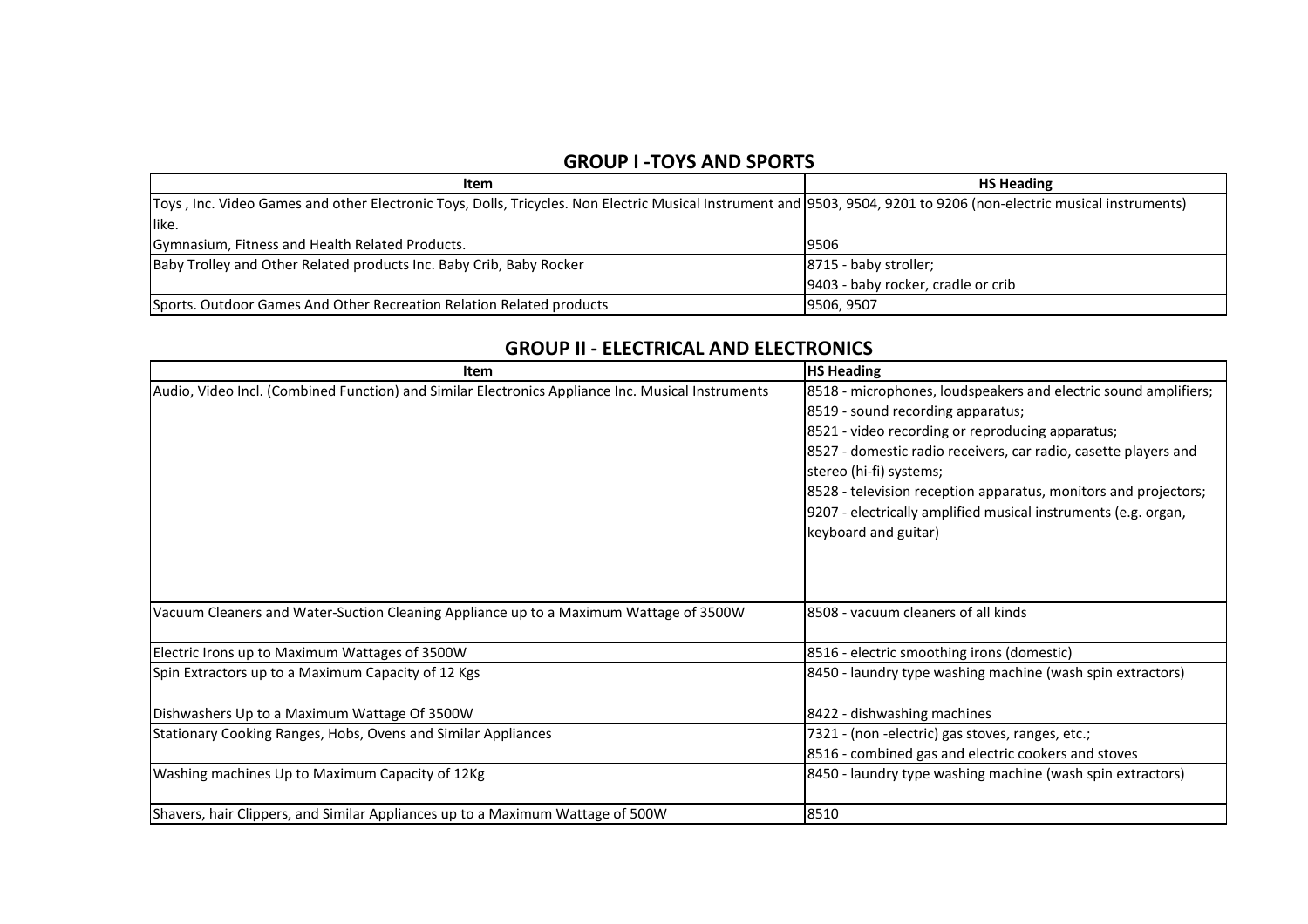| Grills, Toasters and Similar Potable Cooking Appliances                                                       | 8516                                                             |
|---------------------------------------------------------------------------------------------------------------|------------------------------------------------------------------|
| Floor treatment machines and Wet Scrubbing machines                                                           | 8509                                                             |
| Tumble Dryers up to a Maximum Capacity of 12 Kg                                                               | 8451                                                             |
| Warming plates and Similar Appliances                                                                         | 7321 - non-electric plate warmer;                                |
|                                                                                                               | 8516 - electric plate warmers                                    |
|                                                                                                               |                                                                  |
| Deep Fat Fryers, Frying Pans and Similar Appliances                                                           | 8419 - deep fat fryers used in restaurants, establishments;      |
|                                                                                                               | 8516 - household type deep fat fryers                            |
| Kitchen Machines                                                                                              | 8509 - food grinders and mixers, food slicers, fruit extractors, |
|                                                                                                               | vegetable peelers, cutters, etc.;                                |
|                                                                                                               | 8516 - electric water heaters, toasters, coffee makers, etc.     |
| Appliances of Heating Liquids up to Maximum Wattage of 3500 W                                                 | 8516                                                             |
| Food waste Disposers up to Maximum Wattage of 3500W                                                           | 8509                                                             |
| Blankets, Pads and Similar Flexible Heating Appliances up to a Maximum Wattage of 3500W                       | 6301 - electric blankets                                         |
| Storage Water Heaters, Up to Maxim Capacity of 600 Litter& Similar Electro Thermic Appliances                 | 8516                                                             |
| Appliances for Skin or hair Care (Inc, manicure Tools, Curling, Combs, Curling Irons, Rollers, Facial, etc)   | 8509 - nail polisher with self contained electric motor;         |
| up to a Maximum Wattage of 3500                                                                               | 8516 - hair dryer, curling irons, face dryer and facial sauna    |
| Refrigerating Appliances, Freezer. ice-Cream Appliances and Ice-Makers up to a Maxim Capacity of 50<br>Cu. Fl | 8418                                                             |
| Microwave ovens, Including Combination Microwave Ovens up to a Maximum Capacity of 60 Litters.                | 8516                                                             |
| Clocks and Watches Inch Wristwatches Pocket Watches and the like also Battery-Operated.                       | 9102, 9105                                                       |
| Appliances for Skin Exposure to Ultraviolet and Infrared Radiation up to a maximum Wattage of                 | 8543                                                             |
| 3500W.                                                                                                        |                                                                  |
| Sewing machines Incl. domestic and commercial.excl.industrial                                                 | 8452                                                             |
| <b>Battery Charges</b>                                                                                        | 8504                                                             |
| Room Heaters, Space Heaters & Similar Appliance.                                                              | 8516                                                             |
| Ranges Hoods, up to a Maximum Wattage of 3500                                                                 | 8414                                                             |
| Massage Appliance up to a Maximum Wattage of 500 W                                                            | 9019                                                             |
| Motor-Compressor up to A Maximum Limit of 60,000 Btu/Hr.                                                      | 8414                                                             |
| Instantaneous water heater up to a Maximum Capacity of 600 Litres.                                            | 8516                                                             |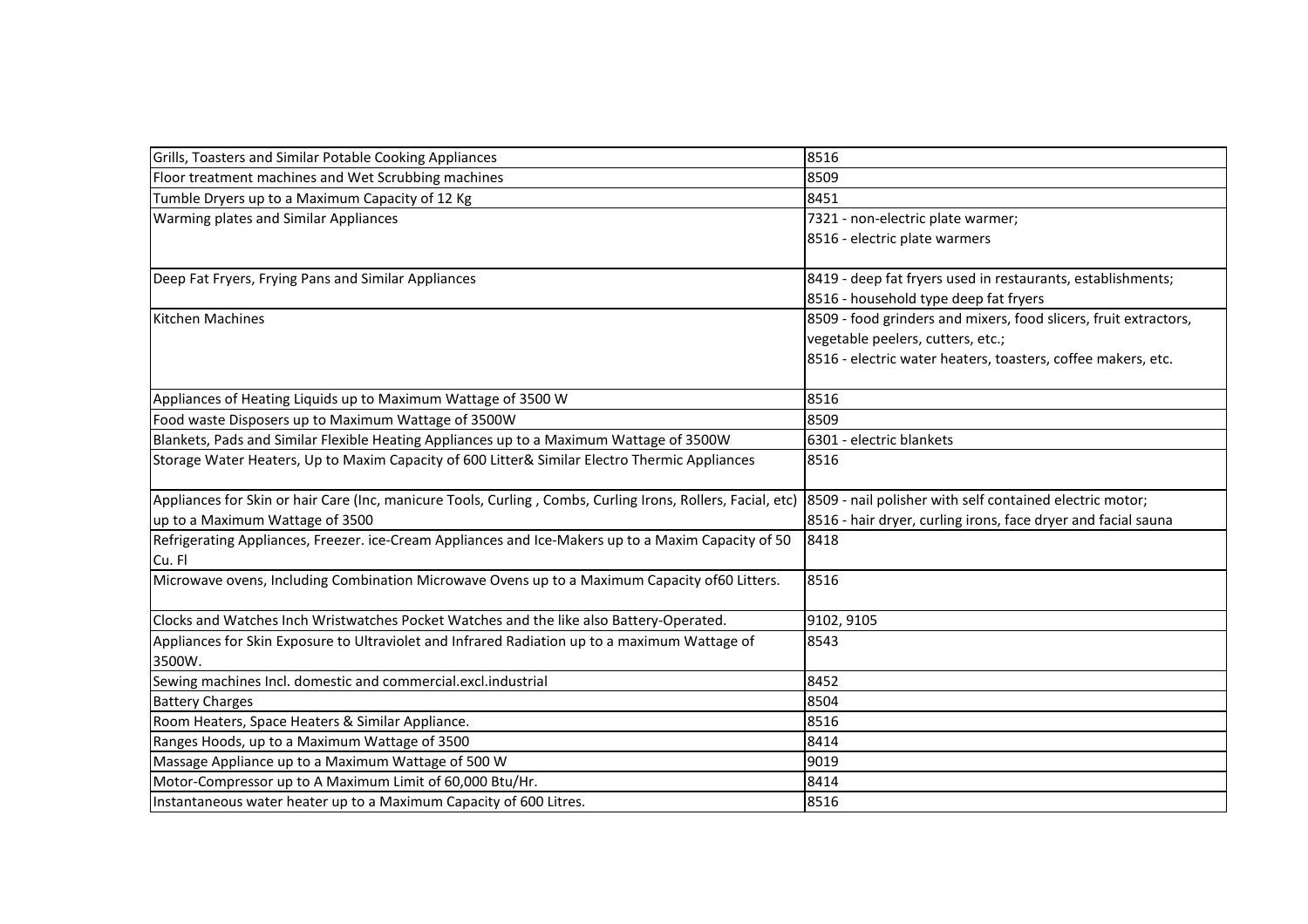| Electrical Heat Pumps, Air-Conditions up to a Maximum Limit of 60,000 Btu/Hr. And Dehumidifier up | 8415                                            |
|---------------------------------------------------------------------------------------------------|-------------------------------------------------|
| to a Maximum Wattage Limit of 3500W                                                               |                                                 |
| Pumps up to a Maximum Wattage of 12 Kw.                                                           | 8413 - pumps for liquids;                       |
|                                                                                                   | 8415 - air or vacuum pumps                      |
| <b>Closes Dryers and Towel Rails</b>                                                              | 8421 - clothes dryers;                          |
|                                                                                                   | 8302 - towel rails                              |
| Ironers up to a Maximum Wattage of 3500W                                                          | 8516                                            |
| Portable heating, Tools and Similar Appliances up to a maximum Wattage of 1500W.                  | 8516                                            |
| Stationary Circulation Pumps of Heating and service water Installation up to maximum wattage of   | 8413                                            |
| 12Kw.                                                                                             |                                                 |
| Oral Hygiene Appliances up to a Maximum wattage of 500W                                           | 8509                                            |
| <b>Sauna Heating Appliances</b>                                                                   | 8516                                            |
| Surface-cleaning Appliances for use Employing Liquid or Steam up to a Maximum Wattage of 3,500W   | 8509                                            |
| Electrical Appliances for use with Aquariums and Garden Ponds up to a maximum Wattage of 3500 W   | 8414 - air pump;                                |
|                                                                                                   | 8421 - filtering appliances                     |
| <b>Projectors and Similar Appliances</b>                                                          | 8528                                            |
| Insect Killers. Repellents and the like                                                           | 8516 - mosquito repellant diffuser (vaporizer); |
|                                                                                                   | 8543 - insect control appliance                 |
| <b>Whirlpool Baths</b>                                                                            | 9019                                            |
| Thermal-Storage Room Heaters                                                                      | 8516                                            |
| Air-Cleaning, Appliance up to a Maximum Wattage of 3500 W                                         | 8414                                            |
| Water-Bed Heaters up to a Maximum Wattage of 3500 W                                               | 8516                                            |
| Floor Treatment and Floor Cleaning Machines for Industrial and Commercial Use.                    | 8509                                            |
| Wet and Dry vacuum Cleaners, Including Power Brush for Industrial and commercial Use.             | 8508                                            |
| Fixed immersion Heaters up to maximum Wattage of 3500 W                                           | 8516                                            |
| Portable immersion Heaters up to a Maximum Wattage of 3500 W                                      | 8516                                            |
| Dispensing Appliances and Vending Machines                                                        | 8476                                            |
| Pedestrian Controlled Mains Operated Lawnmowers up to a Maximum Wattage of 1500 W                 | 8433                                            |
| Outdoor Barbecues up to a Maximum Wattage of 3500 W                                               | 8516                                            |
| High Pressure Cleaner and Steam Cleaners up to a Maximum Wattage of 1500 W                        | 8424                                            |
| Fans up to Maximum Wattage of 3500 W                                                              | 8414                                            |
| Foot Warmers and Heating Mats up to maximum Wattage of 3500 W                                     | 8516                                            |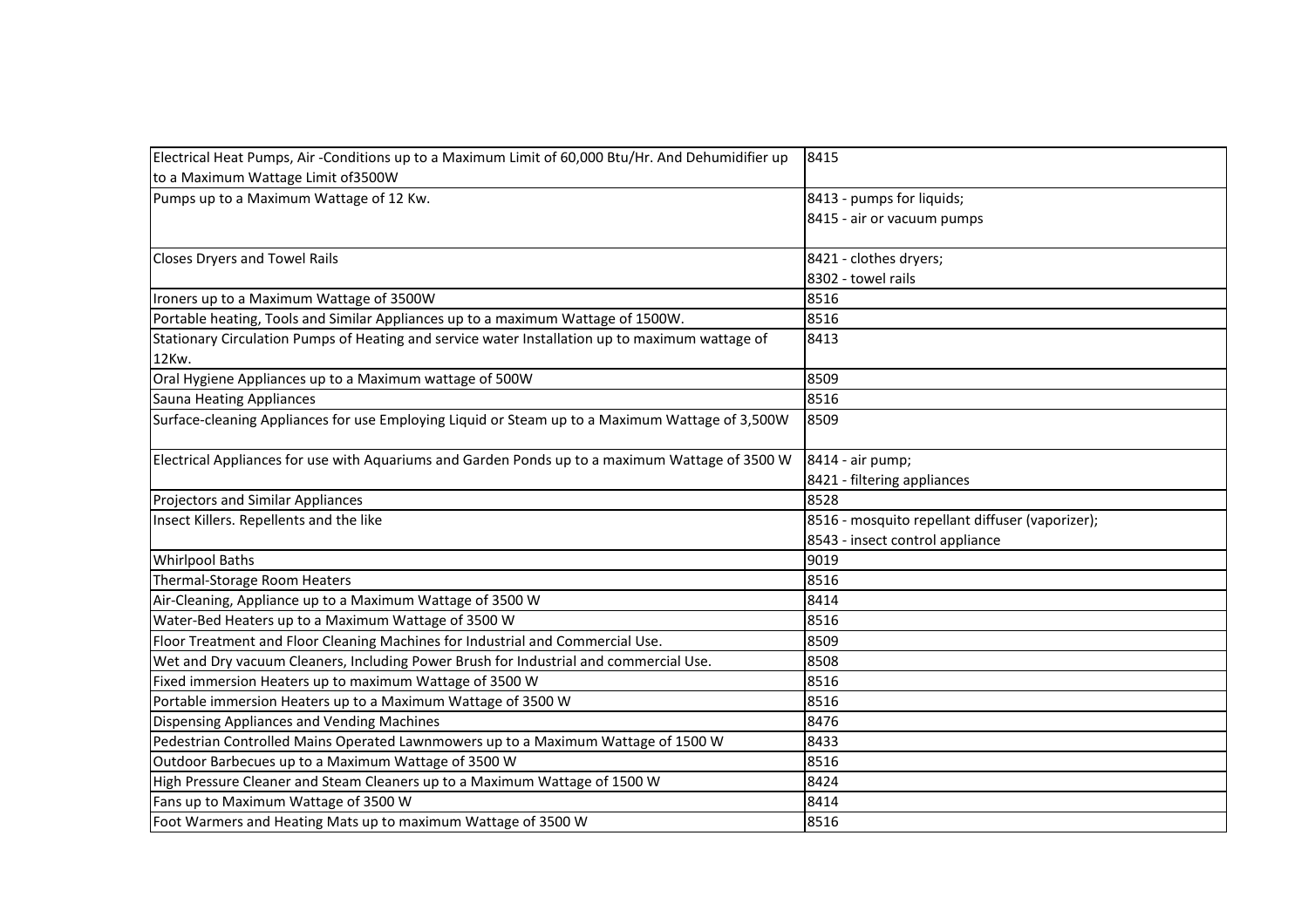| Amusement machine and Personnel Services Machines                                                 | 9504                                                             |
|---------------------------------------------------------------------------------------------------|------------------------------------------------------------------|
| Fabric Steamers up to a Maximum Wattage of 3500 W                                                 | 8516                                                             |
| Humidifiers Intended for use with heating. Ventilation, or Air-Conditional System                 | 8415                                                             |
| Walk-Behind and Hand-Held lawn Trimmers and Lawn Edge Trimmers up to a Maximum Wattage of         | 8433                                                             |
| 1500W                                                                                             |                                                                  |
| Scissor Type Grass Shears up to a Maximum Wattage of 1500 W                                       | 8467                                                             |
| Driver for Vertically Moving Garage Doors for Residential Use up a Maximum of 3500 W              | 8428                                                             |
| Flexible sheet Heating Elements for Room Heating                                                  | 8516                                                             |
| Driver for Rolling Shutters, Awning, Blinds and Similar Equipment up to a Maximum Wattage of 3500 | 8428                                                             |
| W                                                                                                 |                                                                  |
| Humidifiers up to a Maximum Wattage of 3500 W                                                     | 8479                                                             |
| Hand-Held Mains-Operation Garden Blowers, Vacuums and Blower Vacuums up to a Maximum              | 8414                                                             |
| Wattage of 15000 W, Power Tools, Portable Heating Tools, Arc Welding Machines and the like        |                                                                  |
|                                                                                                   |                                                                  |
| Vaporisers up to s Maximum Wattage of 3500 W                                                      | 8516                                                             |
| Drivers for Gates, Doors and Windows up to a Maximum of 3500 W                                    | 8479                                                             |
| <b>Multifunctional Shower Cabinets</b>                                                            | 3922, 6910, 9019                                                 |
| IT Equipment Incl. Computers (Desktops & Laptops), Printers, Scanners. Hard drivers. Processors,  | 8471 - personal computer, laptops, scanners, storage units etc.; |
| Servers. Motherboards. Memory Sticks, Routers, Storage Media and the like.                        | 8443 - printers;                                                 |
|                                                                                                   | 8517 - routers                                                   |
|                                                                                                   |                                                                  |
| Power Generators Incl. Alternators.                                                               | 8501                                                             |
| Hand-Held Moto-Operated Electric Tools up to Maximum Wattage of 3500 W                            | 8467                                                             |
| Electrics Wires, Cables, Extensions Cord, Cord Set, Wire Connection and Earthling Rod/Thunder     | 8544                                                             |
| Arrestors.                                                                                        |                                                                  |
| Luminaries Fixture and Lamp holders                                                               | 9405                                                             |
| Fax Machine, Telephones, Mobile Phones, Intercoms and Similar Communication Product               | 8443 - facsimile machines;                                       |
|                                                                                                   | 8517 - telephones, mobile phones                                 |
| Domestic & Industrial Mains Plugs, Socket Outlets, Adapters and Electrical Boxes (Patresses)      | 8535, 8536                                                       |
| Eclectic Lamp and Bulbs Inc Incandescent, Fluorescent, Discharge, Led & Miscellaneous             | 8539                                                             |
| <b>Starters and Ballasts for lamps</b>                                                            | 8504                                                             |
| Switches, Circuit Breakers and Fuses and the like                                                 | 8535, 8536                                                       |
| Power supply and Ups                                                                              | 8504                                                             |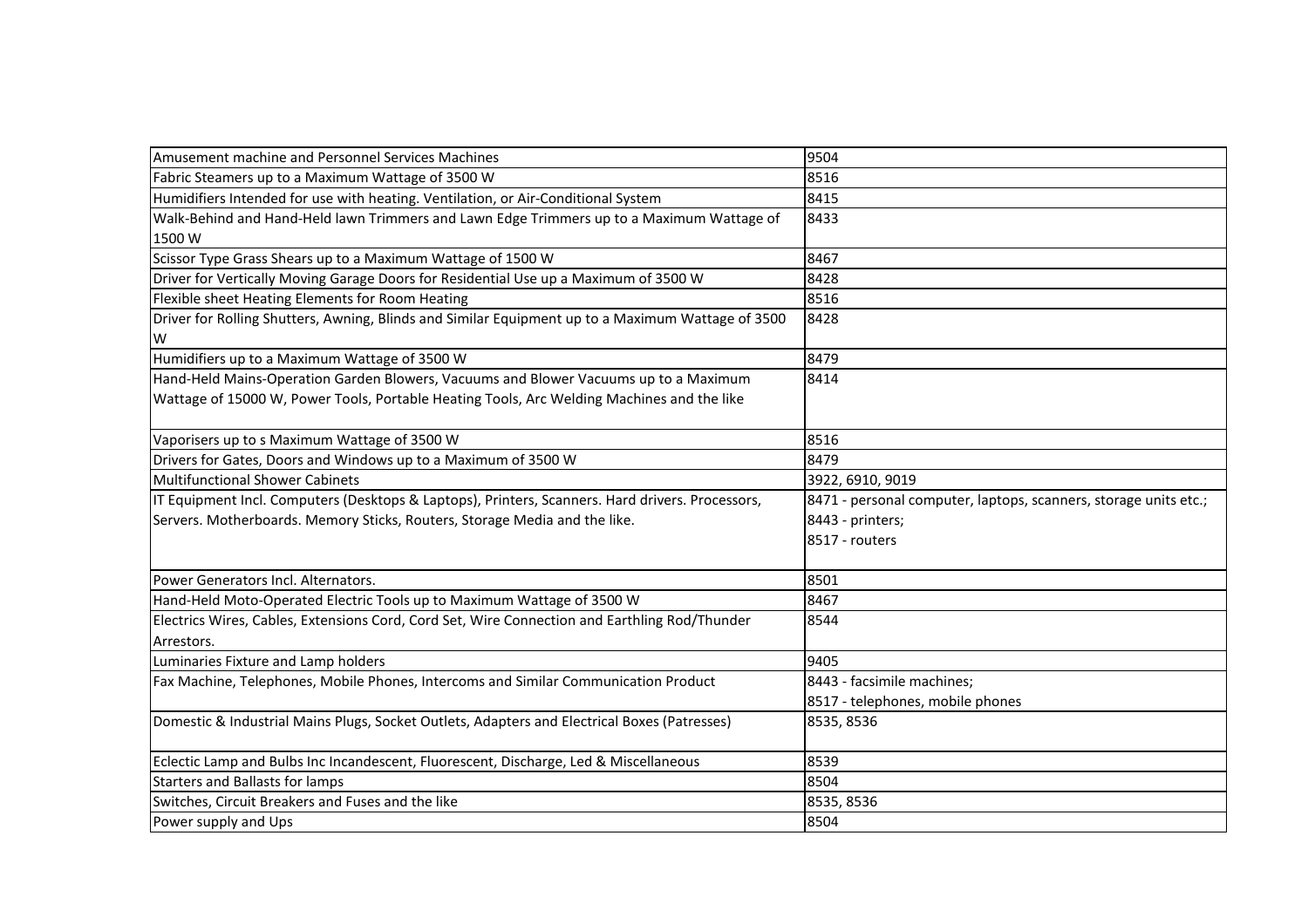| Non-Automotive Batteries Incl. Ups Batteries etc.                                                 | 8507                        |
|---------------------------------------------------------------------------------------------------|-----------------------------|
| Motors up to Maximum Wattage of 12 Kw (Standalone or Forming Part of another Appliance            | 8501                        |
| Power Transformers and Distribution Transformers                                                  | 8504                        |
| <b>Water Purifiers</b>                                                                            | 8421                        |
| Solar Powered Appliances                                                                          | 8504                        |
| <b>Watt Hour Meter</b>                                                                            | 9028                        |
| <b>Fuel Dispensing Appliances</b>                                                                 | 8413                        |
| Electric Door Bells of All Types Incl. Those which are Dc Operated                                | 8531                        |
| Beverage and Drinking Water Cooler and Fountains                                                  | 8413                        |
| TV sets and TV Equipments incl. Satellites Receivers, Digital Receiver, TV Antennas and Boosters. | 8528, 8529, 8525            |
| Product Operating on Direct Current (D.C) Supply only I.E. Battery Operated                       | 8513 - portable lamp;       |
|                                                                                                   | 8518 - wireless microphone; |
|                                                                                                   | 8543 - remote control       |

#### **GROUP III - AUTOMOTIVE**

| <b>Item</b>                                                                                                         | <b>HS Heading</b>                                              |
|---------------------------------------------------------------------------------------------------------------------|----------------------------------------------------------------|
| Automotive glass                                                                                                    | 7007                                                           |
| Vehicle spare parts (New) inch Completely Knocked Down (CKD) Kits for Motorised and semi knocked                    | 8407 to 8409, 8413, 8421, 8511, 8512, 8706 to 8708, 8711, 8714 |
| Down (SKD) Non-Motorised Vehicles, Spark Plugs, Oil filter, Oil Pumps and Fuel Filters, For Scooter,                |                                                                |
| Motorcycles, mopeds and Similar Vehicles                                                                            |                                                                |
| Vehicles Tyres and Inner Tubes incl. Passenger Automobile, Trucks, Buses, MPV, Electric Vehicles, Fork 4011 to 4013 |                                                                |
| Lifts, Scooter, Motorcycles, Moped, Bicycles, Industrial and Agriculture Machinery and the like                     |                                                                |
|                                                                                                                     |                                                                |
| Motor Vehicle Batteries Incl. Batteries for Electrical Forklifts                                                    | 8507                                                           |
| Spare parts for Generators.                                                                                         | 8503                                                           |
| Bicycle andother Cycles not Motorized Incl. Spare parts                                                             | 8712, 8714                                                     |

## **GROUP IV - CHEMICAL PRODUCT**

| Item                                                                                                                                 | <b>IHS Heading</b>                                          |
|--------------------------------------------------------------------------------------------------------------------------------------|-------------------------------------------------------------|
| Motor Lubricating Oils and Petroleum Based Products for Use in Vehicles, Mechanical and Electrician 2710 - petroleum-based products; |                                                             |
| Machines.                                                                                                                            | [3403 - lubricating preparations other than petroleum-based |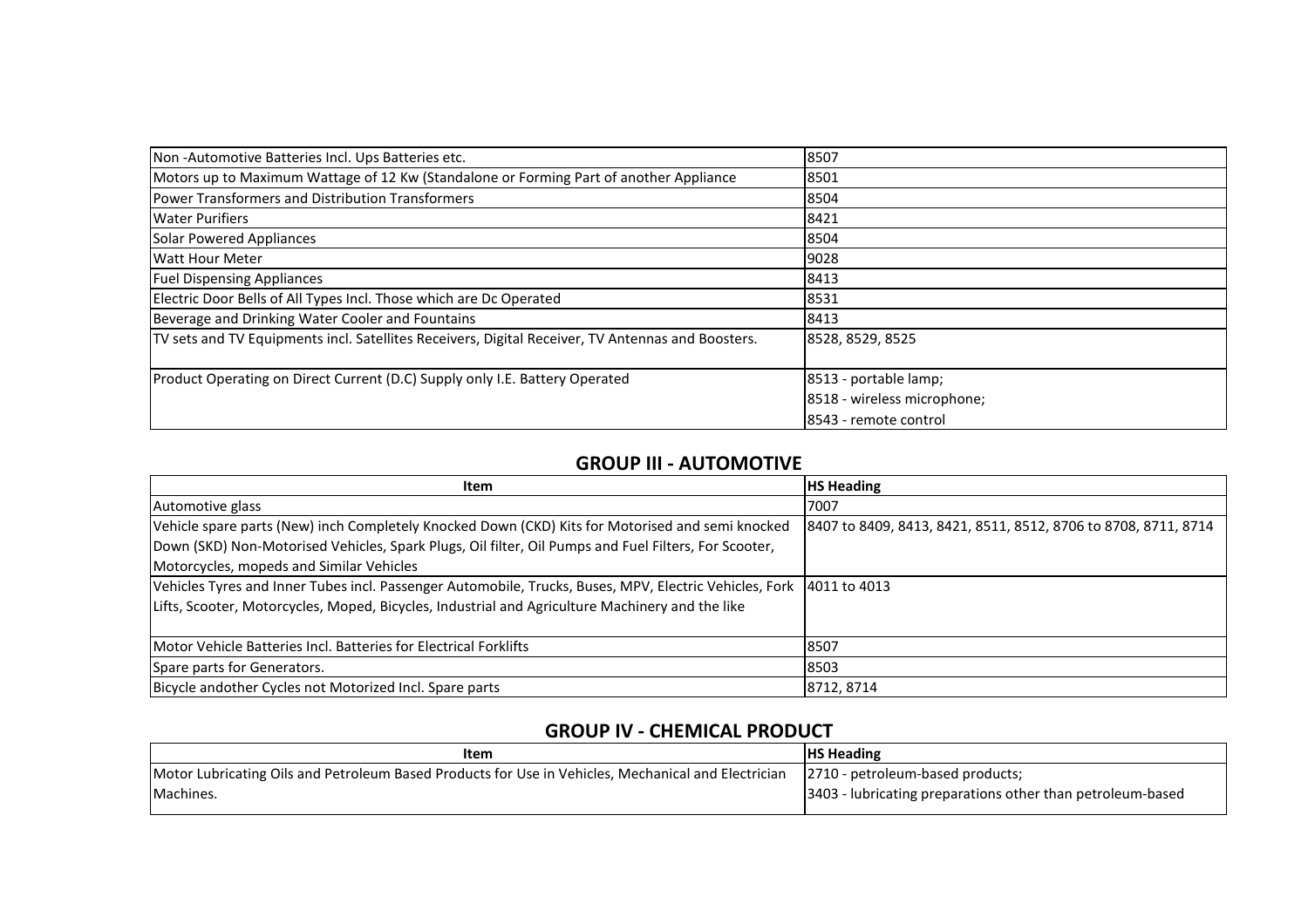| Paints, Varnishes Thinners, Prattles and Related Products | 3204, 3205, 3206 - colouring matter;                             |
|-----------------------------------------------------------|------------------------------------------------------------------|
|                                                           | 3208, 3209, 3210 - paints and varnishes;                         |
|                                                           | 3211 -prepared driers;                                           |
|                                                           | 3212 - pigment dispersions;                                      |
|                                                           | 3213 - artists' paints;                                          |
|                                                           | 3214 - surfacing preparations;                                   |
|                                                           | 3814 - composite solvents and thinners;                          |
|                                                           | 3901, 3902, 3903, 3904, 3905, 3906, 3907, 3908, 3909, 3910,      |
|                                                           | 3911, 3912, 3913 - resins;                                       |
|                                                           | 2803, 2811, 2813, 2817, 2818, 2819, 2821, 2822, 2824, 2825,      |
|                                                           | 2827, 2830, 2836, 2837, 2839, 2840, 2841, 2842, 2844, 2852 -     |
|                                                           | paint raw materials;                                             |
|                                                           | 2901, 2902, 2905, 2906, 2907, 2908, 2909, 2910, 2914 - paint raw |
|                                                           | materials;                                                       |
|                                                           | 2507, 2508, 2530 - paint raw materials;                          |
|                                                           | 1507, 1512, 1515, 1518 - paint raw materials;                    |
|                                                           | 2621 - paint raw materials                                       |
|                                                           | 3824 - paint extenders                                           |
| Perfumes and Cosmetics                                    | 3303 - perfumes;                                                 |
|                                                           | 3304 - beauty and skin-care preparations                         |
|                                                           | NOTE: may include the following if toiletries are considered by  |
|                                                           | the contract as cosmetics:                                       |
|                                                           | 3305 - hair preparations;                                        |
|                                                           | 3306 - preparations for oral hygiene;                            |
|                                                           | 3307 - shaving preparations                                      |
| Patricides, Insecticides, Herbicides and Fungicides       | 3808                                                             |
| House hold Chemical Products and the like                 | 3401, 3402 - surface-active preparations;                        |
|                                                           | 3403 - non-petroleum based lubricating preparations;             |
|                                                           | 3405 - polishes and creams;                                      |
|                                                           | 3101, 3102, 3103, 3104, 3105 - fertilizers;                      |
|                                                           | 3809 - fabric softeners;                                         |
|                                                           | 3824 - other chemical preparations (e.g., plant growing media);  |
|                                                           | 3808 - disinfectants and similar products                        |
|                                                           |                                                                  |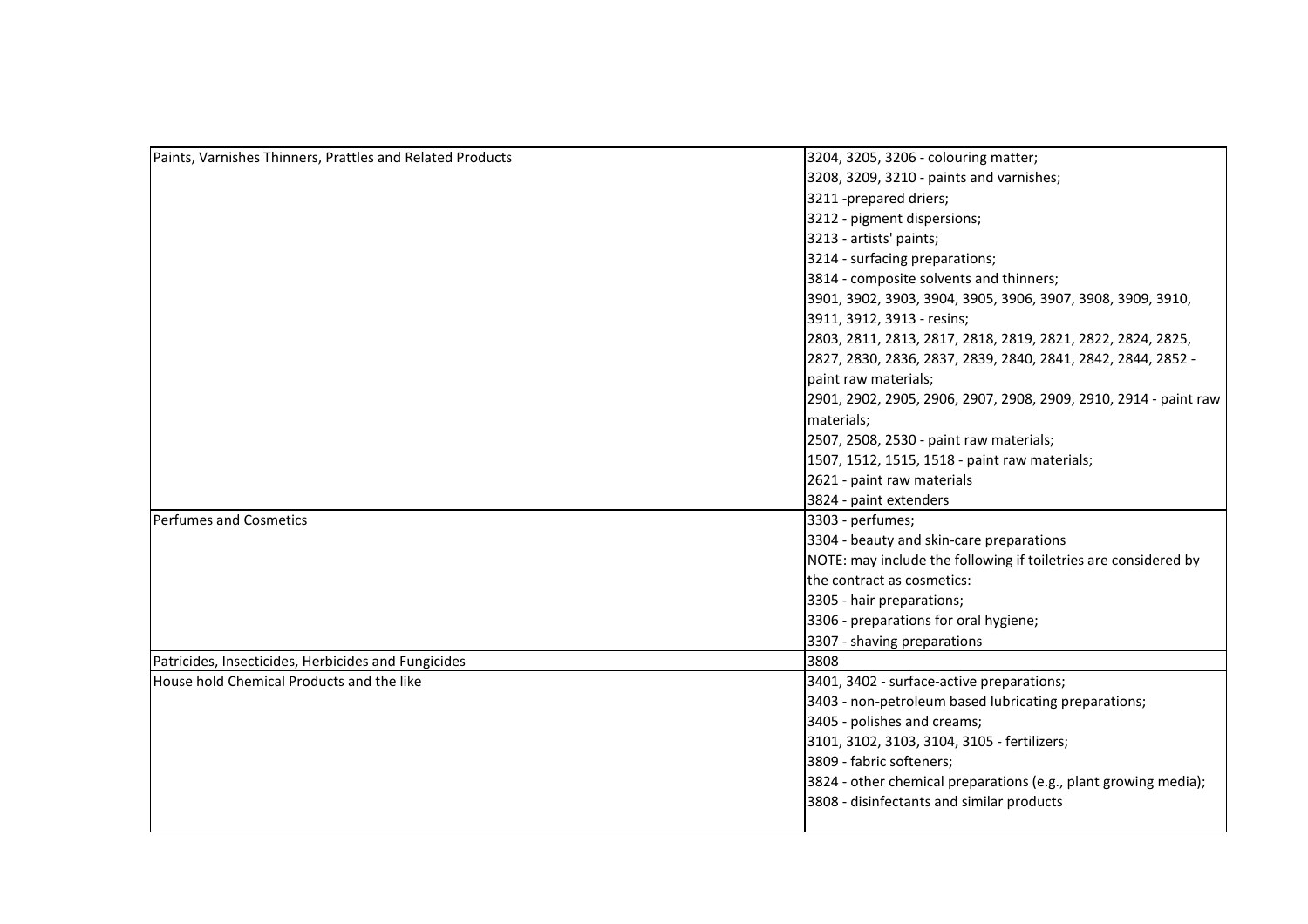| Toothbrushes, Disposable Shaves, Razor Blades, Cotton Buds and Related Products                   | 9603 - toothbrushes and other toilet brushes for use on the |
|---------------------------------------------------------------------------------------------------|-------------------------------------------------------------|
|                                                                                                   | person;                                                     |
|                                                                                                   | 8212 - Safety razors and blades therefor;                   |
|                                                                                                   | 5601 - cotton buds, cotton balls, cotton pads               |
| <b>Safety Matches</b>                                                                             | 3605                                                        |
| Chemical products for Car (Car Wax, Car Polish. Tyre Polish)                                      | 3405 - polishes;                                            |
|                                                                                                   | 3402 - car shampoo                                          |
| Non-perfumed Candles plus Perfumed Candles in General                                             | 3406                                                        |
| <b>Ware Treatment Chemical</b>                                                                    | 3403 - anti-rust and anti-corrosion preparations;           |
|                                                                                                   | 3405 - polishing preparations                               |
| Fertilizers                                                                                       | 3101, 3102, 3103, 3104, 3105                                |
| Flexible PVC Flooring, Wall or Ceiling                                                            | 3918                                                        |
| Tableware and Dinnerware of all Material incl. Ceramic, China, Porcelain or Glassware Cutlery and | 3924 - of plastic;                                          |
| <b>O</b> ther Household. Articles of Incl. Wood. Iron. Aluminium or Steel.                        | 4419 - of wood;                                             |
|                                                                                                   | 6911 - or porcelain or china;                               |
|                                                                                                   | 6912 - of ceramic other than porcelain or china;            |
|                                                                                                   | 7013 - of glass;                                            |
|                                                                                                   | 7323 - of steel;                                            |
|                                                                                                   | 7418 - of copper;                                           |
|                                                                                                   | 7615 - of aluminium;                                        |
|                                                                                                   | 8215 - tablewares of base metal;                            |
|                                                                                                   | 8211 - cutlery                                              |
| <b>School Chalk</b>                                                                               | 9609                                                        |
| <b>Bitumen Road Emulsion</b>                                                                      | 2715                                                        |
| Liquid and Gaseous Fuels Incl. Gasoline, Diesel, Kerosene                                         | 2710, 2711, 3606                                            |
| Adhesives Incl. Adhesive Tapes, Glues                                                             | 3005 - medicinal adhesive plasters;                         |
|                                                                                                   | 3506 - prepared glues and adhesives;                        |
|                                                                                                   | 3919 - adhesive tapes of plastic;                           |
|                                                                                                   | 4811 - adhesive paper                                       |
| <b>Feeding Bottles</b>                                                                            | 3924                                                        |
| Flask, Vacuum ware                                                                                | 9617                                                        |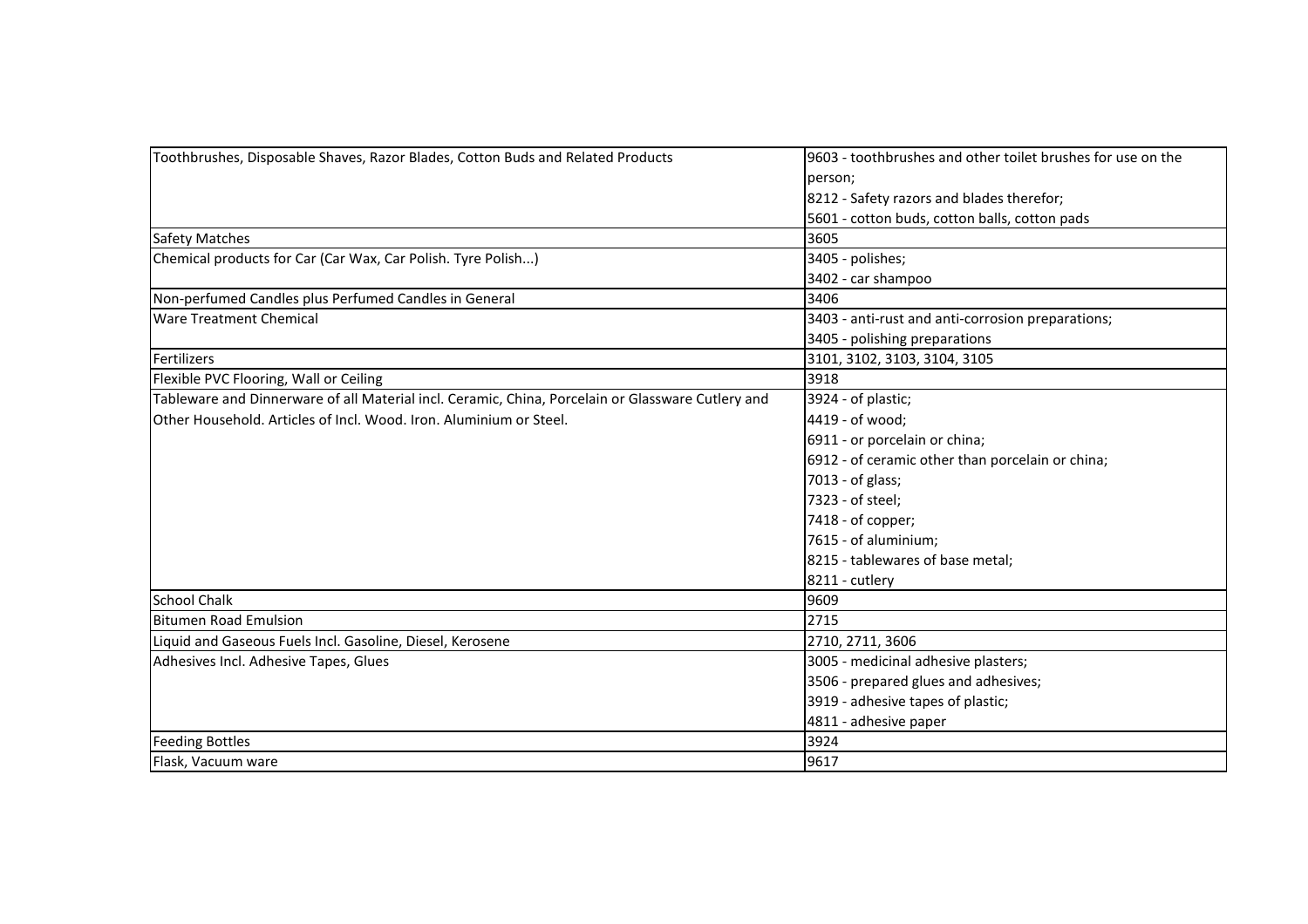| Bituminous product Incl. Asphalt                                                            | 2701 - bituminous coal;                             |
|---------------------------------------------------------------------------------------------|-----------------------------------------------------|
|                                                                                             | [2709, 2710 - bituminous minerals oils;             |
|                                                                                             | 2713 - petroleum bitumen;                           |
|                                                                                             | 2714 - natural bitumen and asphalt;                 |
|                                                                                             | 2715 - bituminous mixtures                          |
| Perfume products for Households and commercial Establishments-Aerosol, Spray and Liquid Air | 3307 - prepared room deodorisers;                   |
| Fresheners, Room Sprays, Toilet, Deodorants, Incense                                        | 3406 - perfumed candles                             |
| Baby Diapers, Sanitary Pads and Similar Products                                            | 9619                                                |
| Cigarettes, Cigars and Tobacco products                                                     | 2402 - cigars, cheroots, cigarillos and cigarettes; |
|                                                                                             | 2403 - other manufactured tobacco                   |
| Facial Tissue paper Including, Toilet Paper, All Tissue papers                              | 4818                                                |

# **GROUP V - MECHANICAL MATERIALS AND GAS APPLIANCES**

| <b>Item</b>                                                                                            | <b>HS Heading</b>                    |
|--------------------------------------------------------------------------------------------------------|--------------------------------------|
| Plastic and metal Electrical Conducts And Fittings                                                     | 3917, 7307                           |
| LPG Cylinders for Indoor And Outdoor Applications                                                      | 7311                                 |
| Gas Appliances Incl. Camping Gas Appliance Incl. Heaters, Cookers, Barbecues and Lamps.                | 7321, 8417,                          |
| Non-Galvanised Steel Bars, Rods. Beams. Angles, Sheet, Pipes, Billets, Wire Ropes and galvanised Steel | 7216, 7301, 7303 to 7306, 7312, 7314 |
| and Stainless Steel Bars, Rods, Beans, Angels, Sheet, Pipes Incl. Iron Wire Gauze and Fence Security   |                                      |
| <b>Barbs Steel Wires.</b>                                                                              |                                      |
| <b>Water Taps and Valves</b>                                                                           | 8481                                 |
| Keys and Locks                                                                                         | 8301                                 |
| Ceramics products (Inc. Marble, Mosaic, Porcelain, Natural Stone, Glass, Etc), Tiles, Sanitary Ware    | 7324, 6901 to 6914                   |
| Appliances, Stainless Steel Hand Wash Basin, Pipes and Fittings                                        |                                      |
| Suspending ceiling and Grids                                                                           | 7308                                 |
| Roofing Sheeting, Roofing Tiles                                                                        | 7208 to 7212, 7308                   |
| <b>Window Louvre Frames</b>                                                                            | 7610                                 |
| <b>Gas Cylinders</b>                                                                                   | 7311                                 |
| Kerosene Stoves and Hurricane Lanterns                                                                 | 7321, 9405                           |
| Worked Monumental or Building Stone, Products of Natural Stone incl. Slate, Asbestos, and the like.    | 6801, 6802, 6803, 6804               |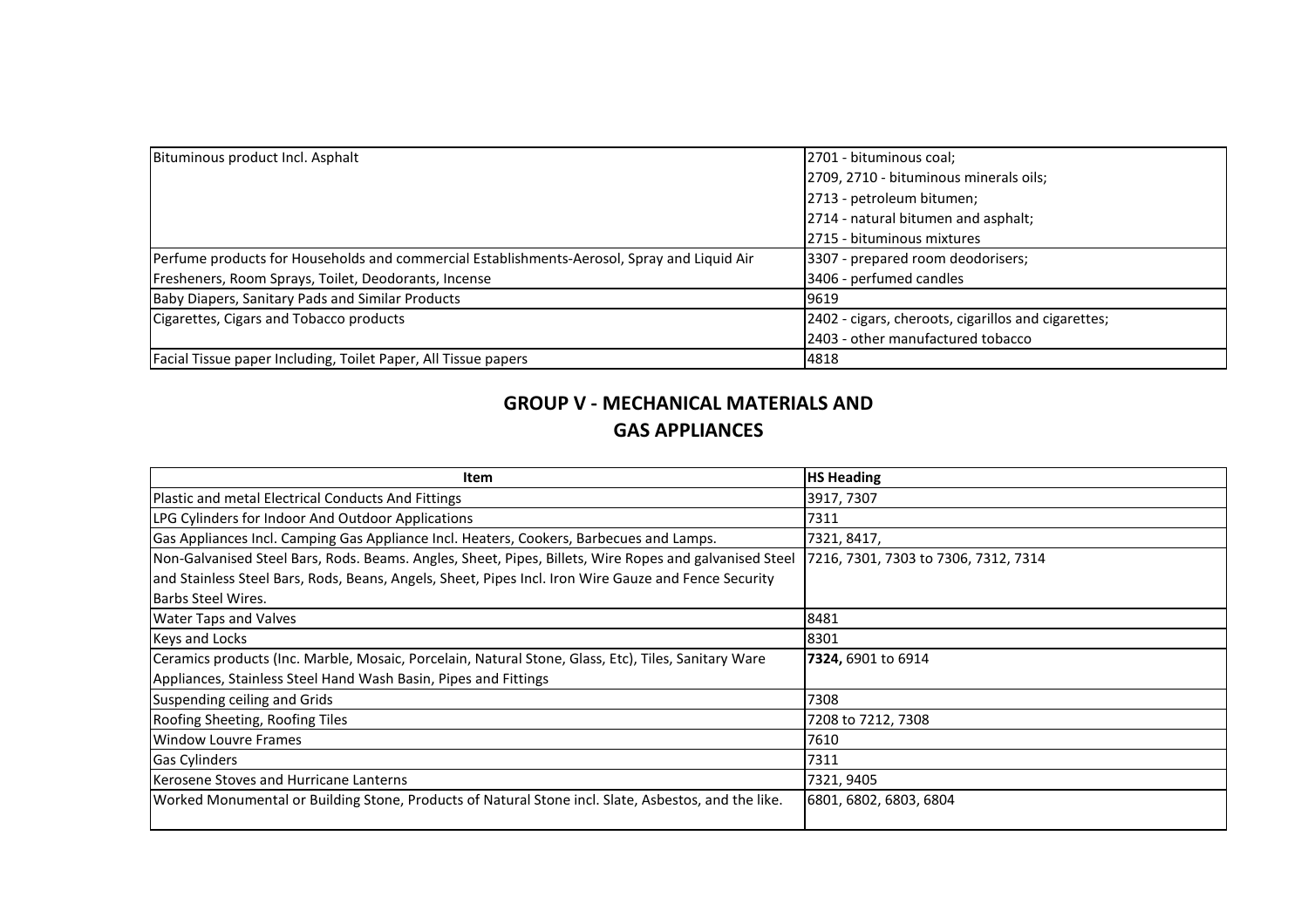| Product of Copper, Nickel, Molybdenum, Tungsten, Zinc, Tin and Lead.                                  | 7401 to 7419 (copper);<br>7501 to 7508 (nickel);<br>7801 to 7806 (lead); |
|-------------------------------------------------------------------------------------------------------|--------------------------------------------------------------------------|
|                                                                                                       | 7901 to 7907 ( zinc);                                                    |
|                                                                                                       | 8001 to 8007 (tin);                                                      |
|                                                                                                       | 8101 (tungsten);                                                         |
|                                                                                                       | 8102 (molybdenum)                                                        |
| LPG Pressure Regulator                                                                                | 9032                                                                     |
| Pumps, Tool, and Similar Working on internal Combustion Engines                                       | 8413                                                                     |
| Air Compressors and Tools Running on Air Compressors                                                  | 8414                                                                     |
| Mechanical Backpack Sprayers used for projecting, Dispersing or Spraying liquid or powder.            | 8424                                                                     |
| Aluminium and Aluminium Alloy Products Incl. Aluminium Profiles.                                      | 7601 to 7616                                                             |
| Hands Tools and Similar products Inc. Screw Driver, Tester, Hydraulic Jack Bottle and the like.       | 8205 to 8207                                                             |
| <b>Pressure Cooker</b>                                                                                | 7323                                                                     |
| Cement Asbestos, Limestone and Gypsum                                                                 | 2520, 2521, 2523, 2524                                                   |
| Curtain Railing and Accessories                                                                       | 8302                                                                     |
| Glass products Used for Architecture Purposes                                                         | 7016, 7003, 7004, 7005, 7006, 7007 and 7008                              |
| Measuring Devices Incl. Scale s, Tapes. Vernier Callipers, Weighing Scales and he like                | 8423, 9014 to 9017, 9025 to 9031                                         |
| Wire, Rods, Tubes, Electrodes and the like Used for Soldering,, Brazing, Welding Applications and the | 7213 to 7229, 8311                                                       |
| like                                                                                                  |                                                                          |

### **GROUP VI - PAPER AND STATIONERY**

| Item                                                | <b>HS Heading</b>                                                  |
|-----------------------------------------------------|--------------------------------------------------------------------|
| Paper and Paper Products, Including Exercises Books | 4801, 4802, 4803, 4804, 4805, 4806, 4807, 4808, 4809, 4810,        |
|                                                     | 4811, 4812, 4813, 4814, 4816, 4817, 4818, 4819, 4820, 4821,        |
|                                                     | 4822, 4823;                                                        |
|                                                     | If printed paper products are also covered, the ff HS headings are |
|                                                     | lincluded: 4901, 4902, 4903, 4904, 4905, 4906, 4907, 4908, 4909,   |
|                                                     | 4910, 4911                                                         |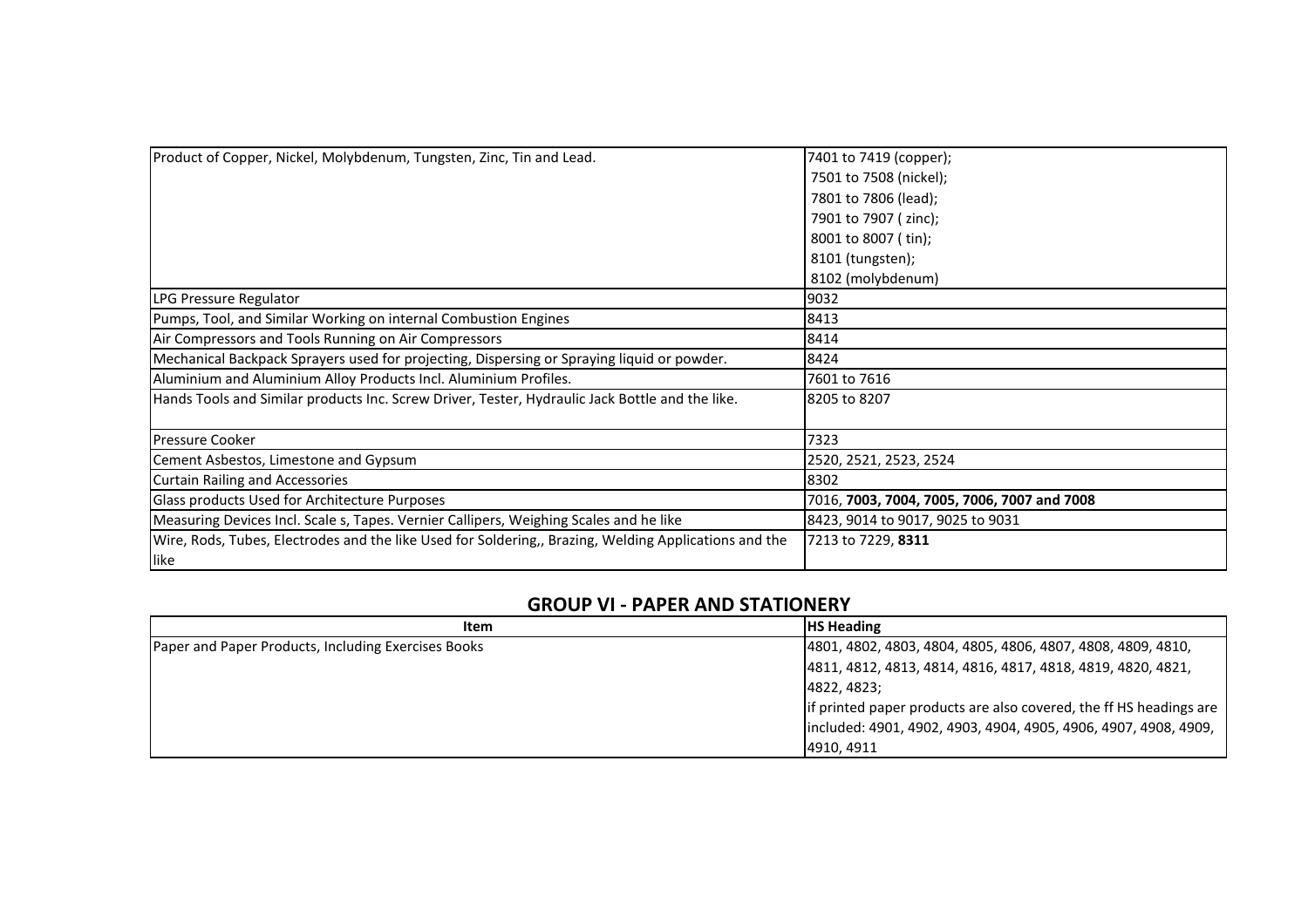| Writing Materials Incl. Pens. Pencils. Maker. Correction Fluids. Crayon Felt Pen and Related Products      | 9608 - pens, sliding pencils, markers;                             |
|------------------------------------------------------------------------------------------------------------|--------------------------------------------------------------------|
|                                                                                                            | [9609 - pencils (other than those of 9608), crayons, pencil leads, |
|                                                                                                            | pastels, drawing charcoals, writing or drawing chalks and tailors' |
|                                                                                                            | chalks;                                                            |
|                                                                                                            | 3824 - correction fluids, correction pens;                         |
|                                                                                                            | 3215 - ink cartridges for fountain pens                            |
| Semi-Finished Processed paper Products (jumbo Reels, Wood free Paper, Kraft Paper, Photographic            | 3703, 4801, 4802, 4803, 4804, 4805                                 |
| Paper, Uncoated Paper, paper Board Cellulose).                                                             |                                                                    |
| Slates and Boards with Writing or Drawing Surfaces                                                         | 9610                                                               |
| Colour and Paints in Sets for use by Students, Painters, Artistes in Form of Tablets, Tubes, Small Jars or | 3213                                                               |
| Bottles.                                                                                                   |                                                                    |
| Other Stationery Items Incl. Mathematical Sets.                                                            | [9017- mathematical set;                                           |
|                                                                                                            | 4817 - envelopes, letter cards, plain postcards, correspondence    |
|                                                                                                            | cards and writing compendiums;                                     |
|                                                                                                            | 4820 - letter pads, memorandum pads, diaries and other articles    |
|                                                                                                            | of stationery;                                                     |
|                                                                                                            | 9704 - postal stationery                                           |

# **GROUP VII - FURNITURE (WOOD & METAL ARTICLES)**

| <b>HS Heading</b>            |
|------------------------------|
| 9401, 9403                   |
| 9401, 9403                   |
| 4408, 4410, 4411, 4412, 4413 |
|                              |

### **GROUP VIII - TEXTILE, LEATHER, PLASTIC AND RUBBER**

| Item                                                                                                         | <b>HS Heading</b>    |
|--------------------------------------------------------------------------------------------------------------|----------------------|
| Articles of Apparel and Clothing Accessories, Knitted or Crocheted                                           | <b>16101 to 6117</b> |
| Tarpaulins, Sun Blinds, Tents, Sails for Boats, Camping Goods including Umbrellas, Curtains, Upholstery 6306 |                      |
| Material, Interior Blinds, Draping Linen Expand to Include Such Other Products                               |                      |
| Carpets, Rugs and Other Textile Floor Mats                                                                   | 5701 to 5705         |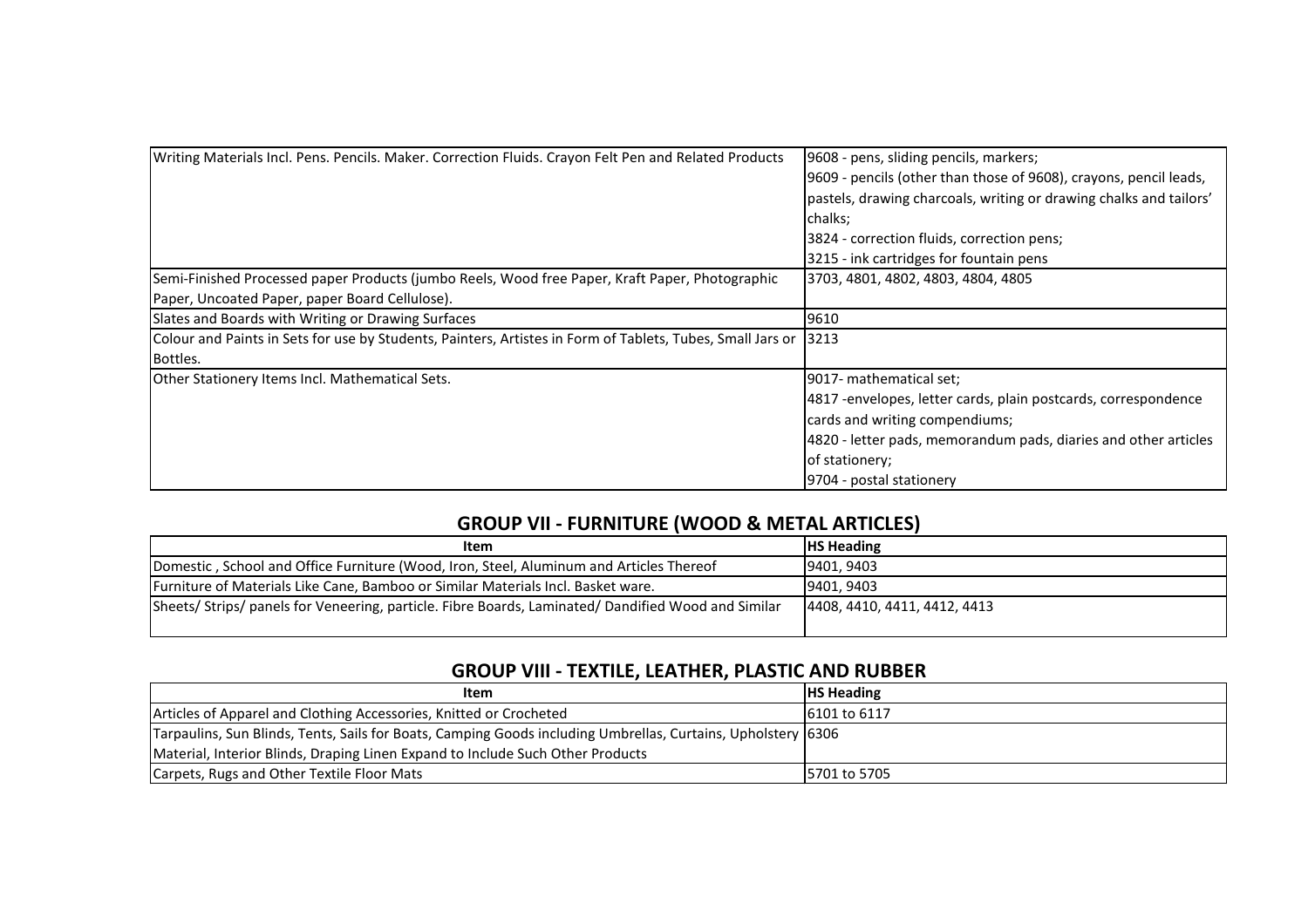| Bed Linen and Related Material including Air-Pillow, Towels, Blankets, Aprons and Table Cloth                                       | 3926 - pneumatic pillow, apron and table cloth made of plastic;<br>4016 - pneumatic pillow made of rubber;<br>6306 - pneumatic pillow made of textile;<br>6302 - bed linen; |
|-------------------------------------------------------------------------------------------------------------------------------------|-----------------------------------------------------------------------------------------------------------------------------------------------------------------------------|
|                                                                                                                                     | 6210 - non-woven apron                                                                                                                                                      |
| Textile, Rubber, Leather, and Plastic Products including Footwear and Related Products                                              | 6401 to 6405, 6406 (parts of footwear)                                                                                                                                      |
| Ropes including Strings, Straps. Bands and Similar                                                                                  | 5607, 5608                                                                                                                                                                  |
| Yarns and Threads including. Sewing Threads of Cotton and Man Made Filaments, Staple Fibres                                         | 5004, 5006 - silk yarn;                                                                                                                                                     |
|                                                                                                                                     | 5106, 5107, 5108, 5109, 5111 - yarn made from wool;                                                                                                                         |
|                                                                                                                                     | 5204, 5205, 5206, 5207 - cotton yarn;                                                                                                                                       |
|                                                                                                                                     | 5402 to 5406;                                                                                                                                                               |
|                                                                                                                                     | 5501 to 5511                                                                                                                                                                |
| <b>Mosquito Nets</b>                                                                                                                | 5608                                                                                                                                                                        |
| Woven Fabrics of Silk, Silk Waste, Wool, Animal Hair, Cotton, Jute, Pile, etc                                                       | 5007, 5111, 5112, 5113, 5310, 5311                                                                                                                                          |
| Woven Fabrics of Synthetic/Artificial Staple Fibers and Filament Yarn                                                               | 5407, 5408, 5512 to 5516                                                                                                                                                    |
| Pile Knitted or Crocheted Fabrics, Warp Knit Fabrics and Others                                                                     | 6001 to 6006                                                                                                                                                                |
| Felt/ Textile Fabrics Impregnated, Coated, Covered or Laminated for Textile Wall Covering, Hose Piping 5602, 5603, 5903, 5909, 4009 |                                                                                                                                                                             |
| letc                                                                                                                                |                                                                                                                                                                             |
| Head Gear.                                                                                                                          | 6501 to 6506                                                                                                                                                                |

# **GROUP IX - SAFETY (PERSONAL PROTECTIVE) EQUIPMENT**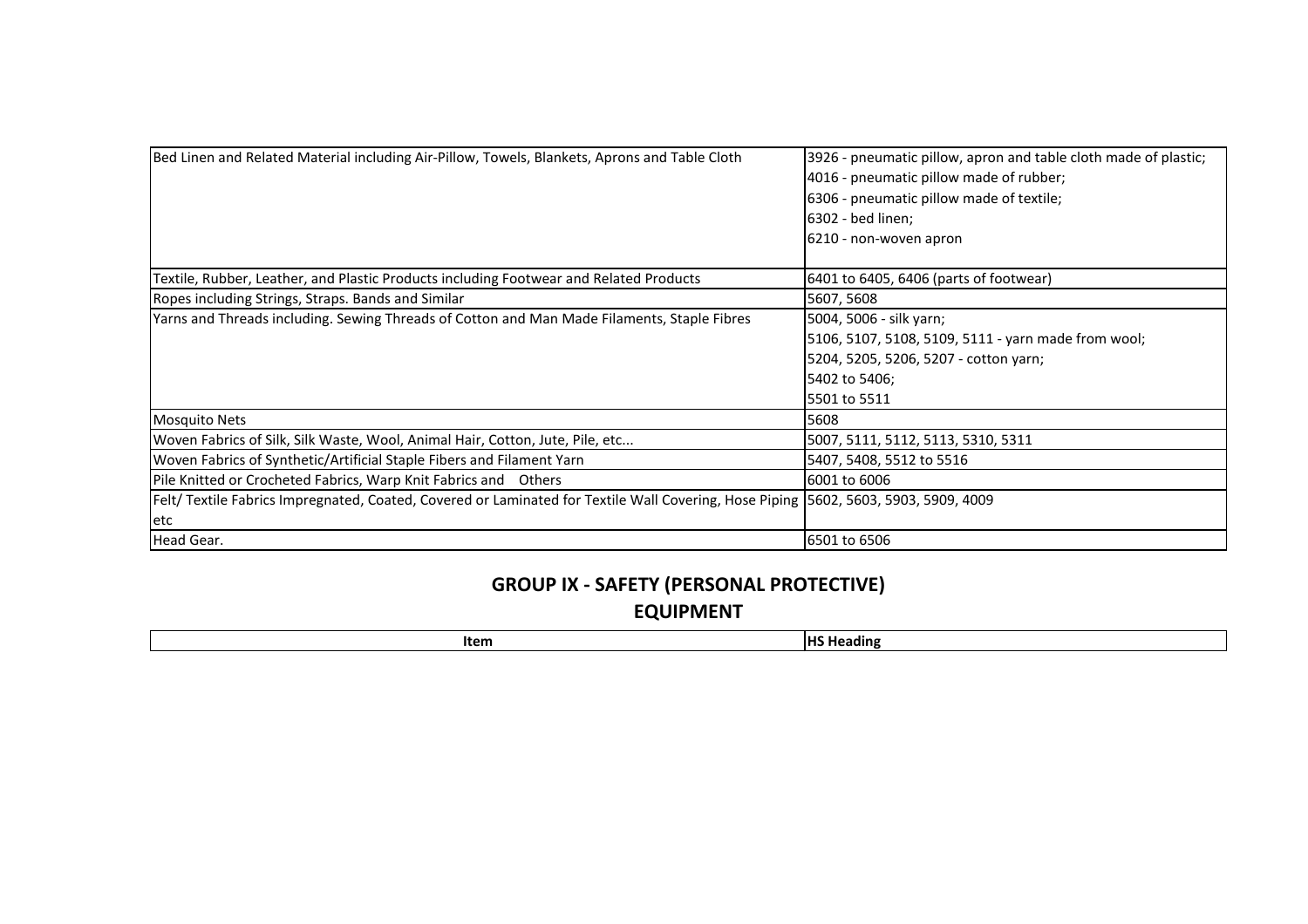| Fire Fighting Equipment Incl. Fire Extinguishers, Helmets, Blankets, Trousers, Aprons, Gloves, Hydrants, 18424 - fire extinguishers; |                                                                     |
|--------------------------------------------------------------------------------------------------------------------------------------|---------------------------------------------------------------------|
| Valves, Pumps, Flanges, Nozzles and the like.                                                                                        | 4009, 5909 - fire hose;                                             |
|                                                                                                                                      | 8481 - control valves, fire-hydrants (stand pipes), fire cocks,     |
|                                                                                                                                      | hosepipe nozzles;                                                   |
|                                                                                                                                      | 8705 - fire fighting vehicles;                                      |
|                                                                                                                                      | 6506 - safety headgear;                                             |
|                                                                                                                                      | 6307 - other made up textile articles like firemen's belts;         |
|                                                                                                                                      | 4015 - gloves, apron;                                               |
|                                                                                                                                      | 6812 - firemen's protective clothing, headgear, footwear, shields,  |
|                                                                                                                                      | fire-extinguishing sheets, theatre curtains, iron spheres and cones |
|                                                                                                                                      | coated with asbestos;                                               |
|                                                                                                                                      | 6401 - safety shoes;                                                |
|                                                                                                                                      | 8413 - pumps                                                        |
| Electronics Security Equipment/Alarm, Fire Alarm, Bells, Heat Detectors, Smoke/Gas Detectors ,Other                                  | 8531 - electric sound or visual signalling apparatus (e.g., bells,  |
| <b>Electrical Safety Equipment and Similar Products</b>                                                                              | sirens, indicator panels, burglar or fire alarms);                  |
|                                                                                                                                      | 9022 - fire alarms incorporating smoke detectors containing a       |
|                                                                                                                                      | radioactive substance;                                              |
|                                                                                                                                      | 8543 - metal detector;                                              |
|                                                                                                                                      | 9027 - gas/heat detector                                            |
| <b>Helmets</b>                                                                                                                       | 6506                                                                |

### **GROUP X - FOOD AND FOOD PRODUCTS**

| <b>Item</b>                                                                                       | <b>HS Heading</b>                                           |
|---------------------------------------------------------------------------------------------------|-------------------------------------------------------------|
| Cereals, Pulses and Derived Production. Grains, Corn, Flours, Baked product                       | 1001, 1002, 1003, 1004, 1005, 1006, 1007, 1008 - cereals;   |
|                                                                                                   | 1101, 1102, 1103, 1104, 1105, 1106, 1107, 1108, 1109, 1901, |
|                                                                                                   | [1902, 1904, 1905 - derived products]                       |
| Fruit Incl. Canned, Dried, Preserved and Frozen                                                   | 0801, 0802, 0803, 0804, 0805, 0806, 0807, 0808, 0809, 0810, |
|                                                                                                   | 0811, 0812, 0813, 2001, 2006, 2007, 2008                    |
| Vegetable Incl. Canned, Dried. Preserved and Frozen                                               | 0701, 0702, 0703, 0704, 0705, 0706, 0707, 0708, 0709, 0710, |
|                                                                                                   | 0711, 0712, 0713, 0714                                      |
| Milk and Milk Products Incl. Dried Milk. Condensed Milk and Evaporated Milk, Butters, Cheese, Ice | 0401, 0402, 0403, 0404, 0405, 0406, 1901, 2105, 2202        |
| Cream Curds Etc.                                                                                  |                                                             |